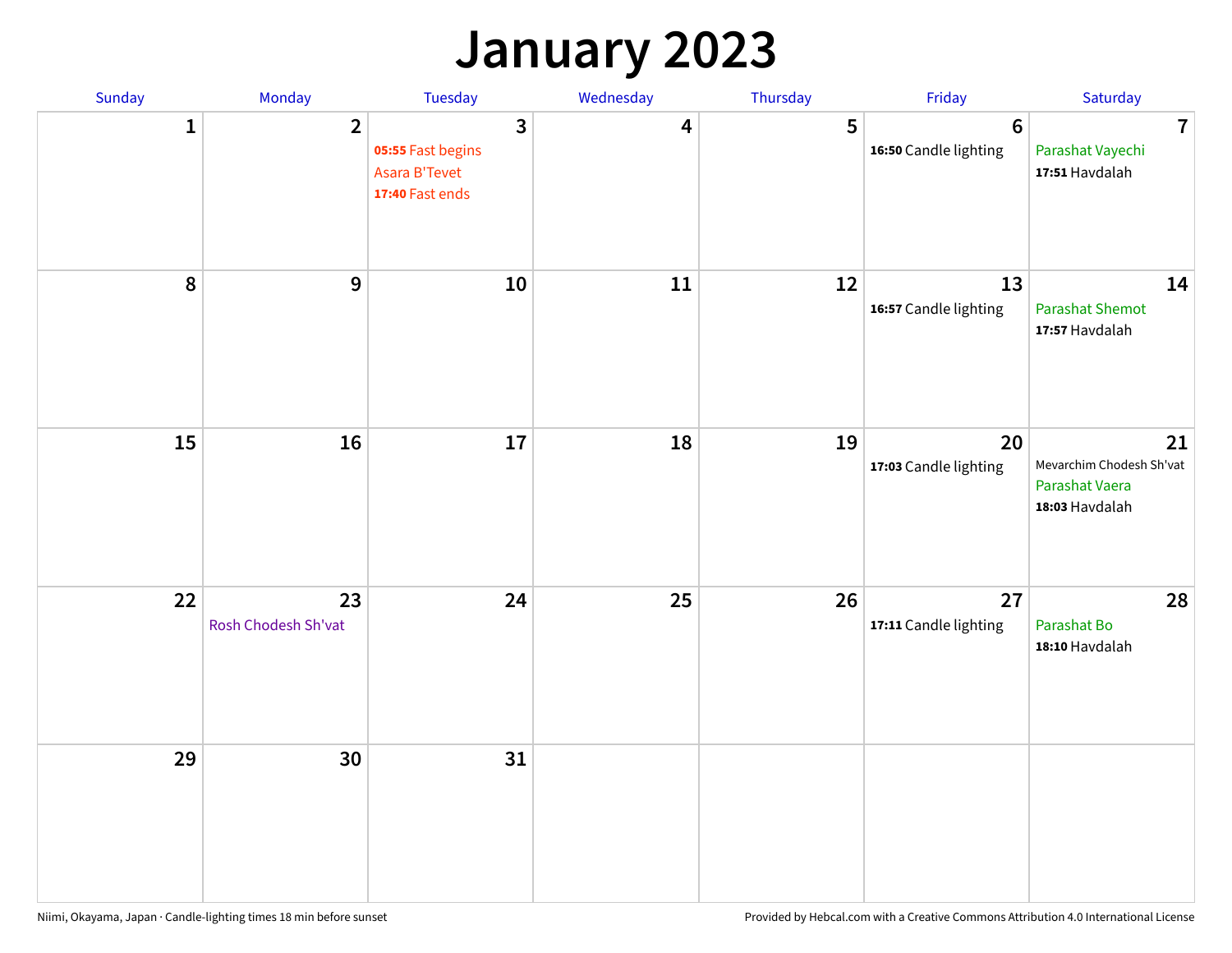# **February 2023**

| Sunday | Monday                        | Tuesday                 | Wednesday               | Thursday       | Friday                      | Saturday                                                                                        |
|--------|-------------------------------|-------------------------|-------------------------|----------------|-----------------------------|-------------------------------------------------------------------------------------------------|
|        |                               |                         | 1                       | $\overline{2}$ | 3<br>17:18 Candle lighting  | 4<br><b>Shabbat Shirah</b><br>Parashat Beshalach<br>18:16 Havdalah                              |
| 5      | $6\phantom{1}6$<br>Tu BiShvat | $\overline{7}$          | 8                       | 9              | 10<br>17:25 Candle lighting | 11<br>Parashat Yitro<br>18:23 Havdalah                                                          |
| 12     | 13                            | 14                      | 15                      | 16             | 17<br>17:32 Candle lighting | 18<br><b>Shabbat Shekalim</b><br>Mevarchim Chodesh Adar<br>Parashat Mishpatim<br>18:29 Havdalah |
| 19     | 20                            | 21<br>Rosh Chodesh Adar | 22<br>Rosh Chodesh Adar | 23             | 24<br>17:38 Candle lighting | 25<br>Parashat Terumah<br>18:35 Havdalah                                                        |
| 26     | 27                            | 28                      |                         |                |                             |                                                                                                 |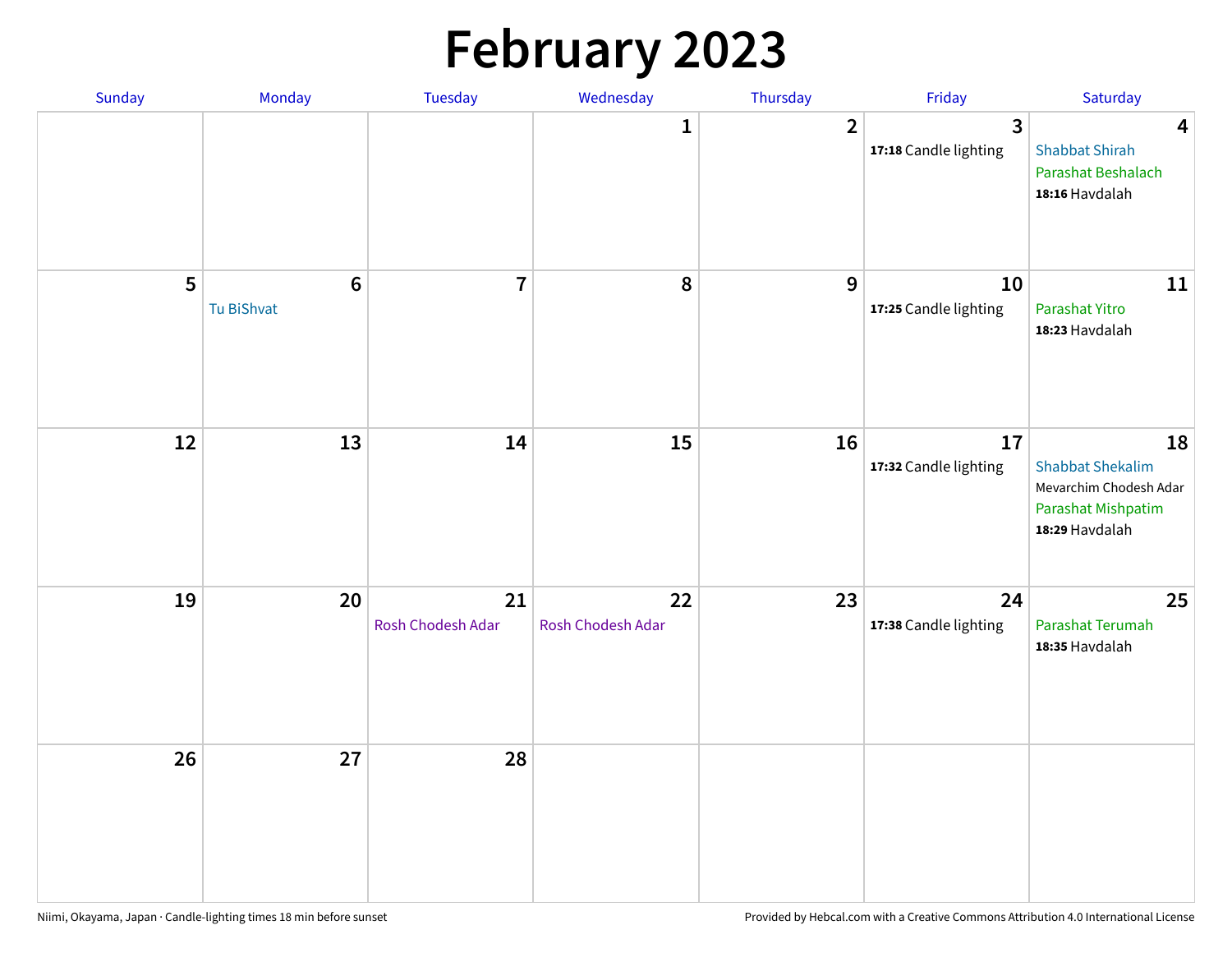## **March 2023**

| Sunday | Monday                                                                                               | Tuesday                 | Wednesday                 | Thursday                 | Friday                      | Saturday                                                                                                 |
|--------|------------------------------------------------------------------------------------------------------|-------------------------|---------------------------|--------------------------|-----------------------------|----------------------------------------------------------------------------------------------------------|
|        |                                                                                                      |                         | 1                         | $\overline{2}$           | 3<br>17:44 Candle lighting  | $\overline{\mathbf{4}}$<br><b>Shabbat Zachor</b><br>Parashat Tetzaveh<br>18:41 Havdalah                  |
| 5      | $6\phantom{a}$<br>05:16 Fast begins<br><b>Ta'anit Esther</b><br>18:36 Fast ends<br><b>Erev Purim</b> | $\overline{7}$<br>Purim | 8<br><b>Shushan Purim</b> | 9                        | 10<br>17:50 Candle lighting | 11<br><b>Shabbat Parah</b><br>Parashat Ki Tisa<br>18:47 Havdalah                                         |
| 12     | 13                                                                                                   | 14                      | 15                        | 16                       | 17<br>17:56 Candle lighting | 18<br><b>Shabbat HaChodesh</b><br>Mevarchim Chodesh Nisan<br>Parashat Vayakhel-Pekudei<br>18:53 Havdalah |
| 19     | 20                                                                                                   | 21                      | 22                        | 23<br>Rosh Chodesh Nisan | 24<br>18:02 Candle lighting | 25<br>Parashat Vayikra<br>18:59 Havdalah                                                                 |
| 26     | 27                                                                                                   | 28                      | 29                        | 30                       | 31<br>18:08 Candle lighting |                                                                                                          |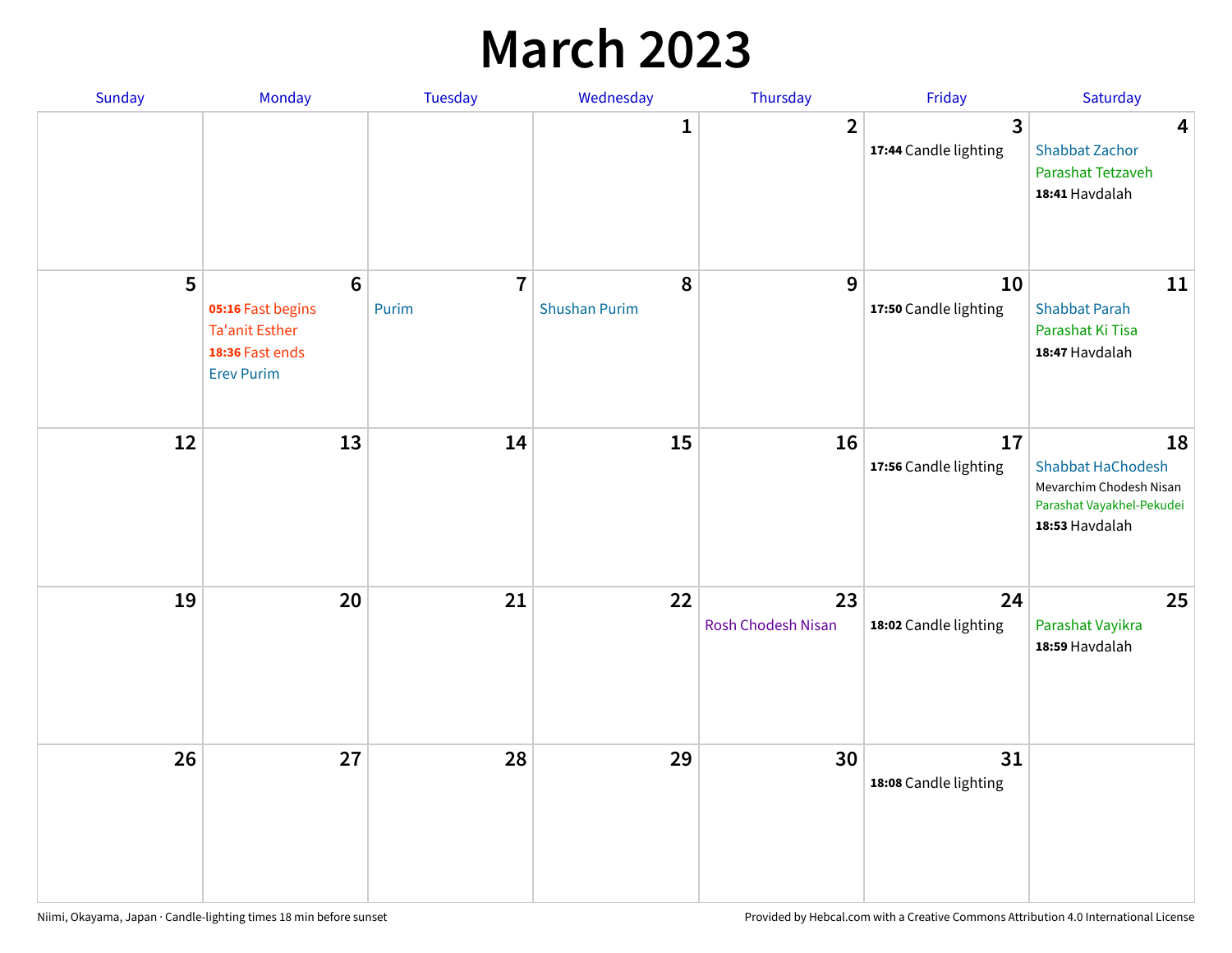# **April 2023**

| Sunday                | Monday                | <b>Tuesday</b>                                  | Wednesday                                                                                   | Thursday                                   | Friday                                            | Saturday                                                                                         |
|-----------------------|-----------------------|-------------------------------------------------|---------------------------------------------------------------------------------------------|--------------------------------------------|---------------------------------------------------|--------------------------------------------------------------------------------------------------|
|                       |                       |                                                 |                                                                                             |                                            |                                                   | $\mathbf{1}$<br><b>Shabbat HaGadol</b><br>Yom HaAliyah<br><b>Parashat Tzav</b><br>19:05 Havdalah |
| $\overline{2}$        | 3                     | 4                                               | 5                                                                                           | $6\phantom{1}$                             | $\overline{7}$                                    | 8                                                                                                |
|                       |                       |                                                 | 04:33 Fast begins<br><b>Ta'anit Bechorot</b><br><b>Erev Pesach</b><br>18:12 Candle lighting | <b>Pesach I</b><br>19:09 Candle lighting   | <b>Pesach II</b><br>18:13 Candle lighting         | Pesach III (CH"M)<br>19:11 Havdalah                                                              |
| 9<br>Pesach IV (CH"M) | 10<br>Pesach V (CH"M) | 11<br>Pesach VI (CH"M)<br>18:16 Candle lighting | 12<br><b>Pesach VII</b><br>19:14 Candle lighting                                            | 13<br><b>Pesach VIII</b><br>19:15 Havdalah | 14<br>18:19 Candle lighting                       | 15<br>Mevarchim Chodesh Iyyar<br>Parashat Shmini<br>19:17 Havdalah                               |
| 16                    | 17                    | 18<br>Yom HaShoah                               | 19                                                                                          | 20                                         | 21<br>Rosh Chodesh Iyyar<br>18:24 Candle lighting | 22<br>Rosh Chodesh Iyyar<br>Parashat Tazria-Metzora<br>19:23 Havdalah                            |
| 23                    | 24                    | 25<br>Yom HaZikaron                             | 26<br>Yom HaAtzma'ut                                                                        | 27                                         | 28<br>18:30 Candle lighting                       | 29<br>Parashat Achrei Mot-Kedoshim<br>19:30 Havdalah                                             |
| 30                    |                       |                                                 |                                                                                             |                                            |                                                   |                                                                                                  |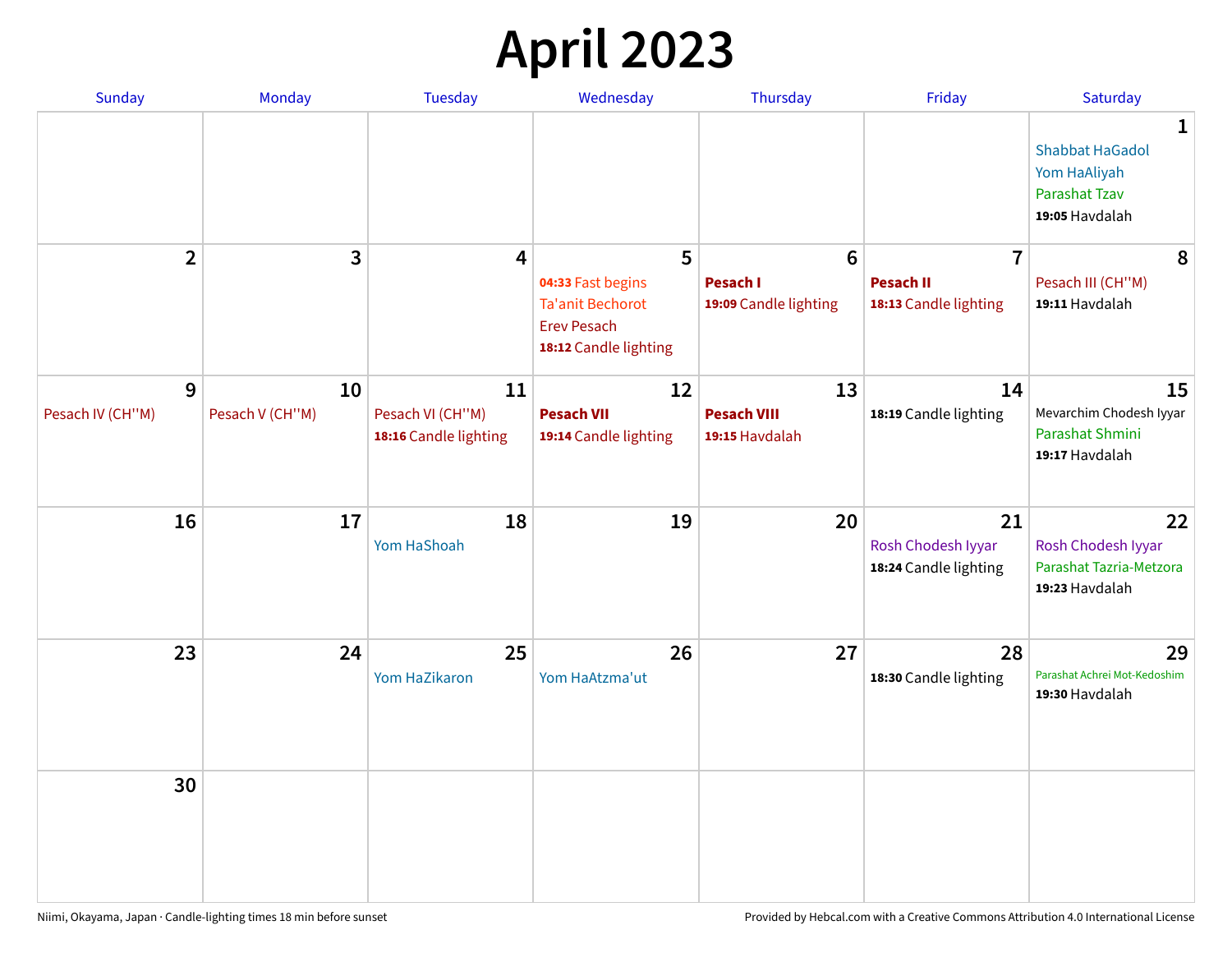#### **May 2023**

| Sunday                   | Monday       | Tuesday         | Wednesday               | Thursday                                           | Friday                                            | Saturday                                                             |
|--------------------------|--------------|-----------------|-------------------------|----------------------------------------------------|---------------------------------------------------|----------------------------------------------------------------------|
|                          | $\mathbf{1}$ | $\overline{2}$  | $\overline{\mathbf{3}}$ | $\overline{\mathbf{4}}$                            | 5<br><b>Pesach Sheni</b><br>18:36 Candle lighting | $\boldsymbol{6}$<br><b>Parashat Emor</b><br>19:36 Havdalah           |
| $\overline{7}$           | $\pmb{8}$    | 9<br>Lag BaOmer | 10                      | 11                                                 | 12<br>18:41 Candle lighting                       | 13<br>Parashat Behar-Bechukotai<br>19:42 Havdalah                    |
| 14                       | 15           | 16              | $17\,$                  | 18                                                 | 19<br>Yom Yerushalayim<br>18:47 Candle lighting   | 20<br>Mevarchim Chodesh Sivan<br>Parashat Bamidbar<br>19:49 Havdalah |
| 21<br>Rosh Chodesh Sivan | 22           | 23              | 24                      | 25<br><b>Erev Shavuot</b><br>18:51 Candle lighting | 26<br><b>Shavuot I</b><br>18:52 Candle lighting   | 27<br><b>Shavuot II</b><br>19:54 Havdalah                            |
| 28                       | 29           | 30              | 31                      |                                                    |                                                   |                                                                      |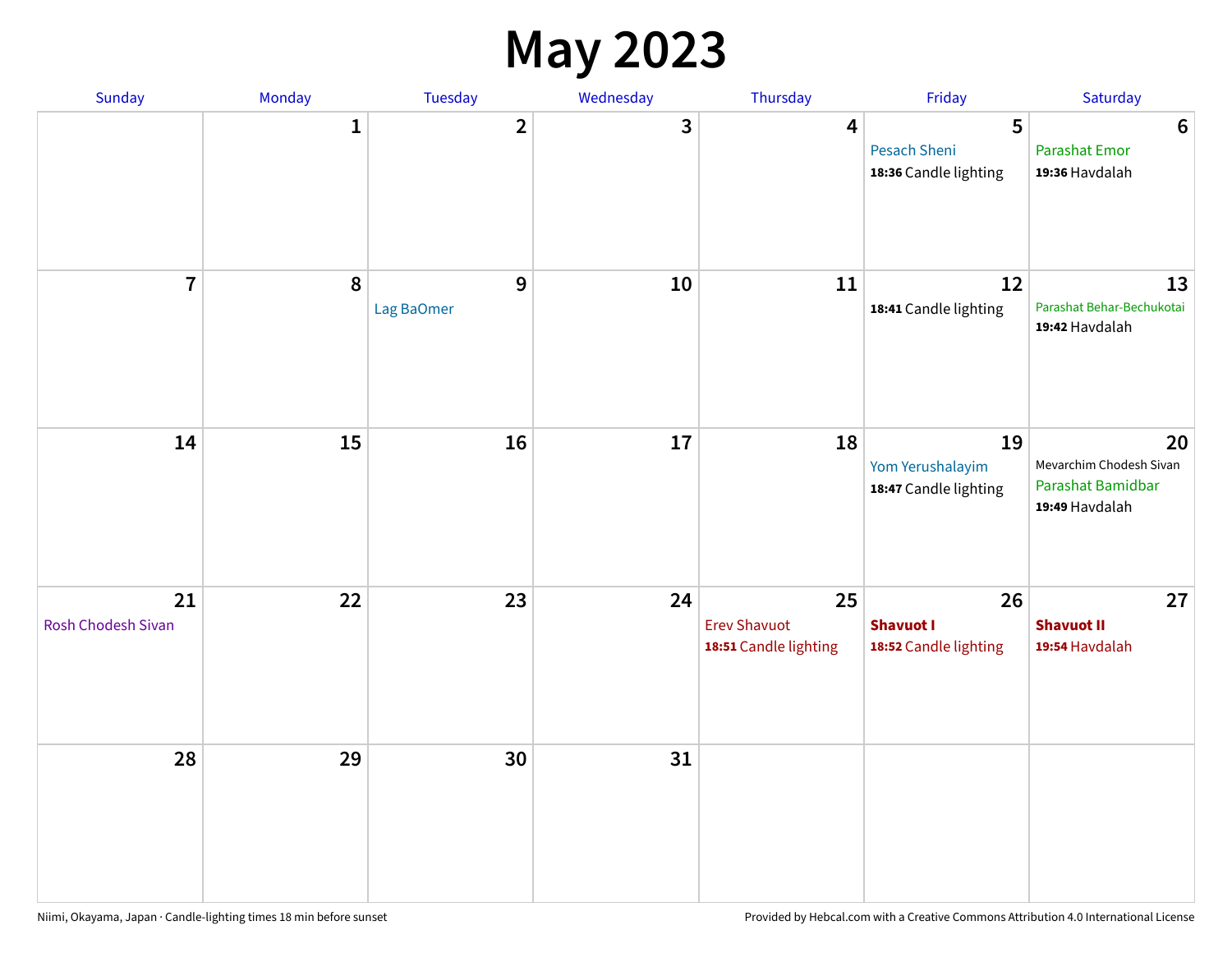#### **June 2023**

| Sunday                  | Monday                   | Tuesday                         | Wednesday      | Thursday    | Friday                                  | Saturday                                                            |
|-------------------------|--------------------------|---------------------------------|----------------|-------------|-----------------------------------------|---------------------------------------------------------------------|
|                         |                          |                                 |                | $\mathbf 1$ | $\overline{2}$<br>18:57 Candle lighting | $\overline{3}$<br>Parashat Nasso<br>20:00 Havdalah                  |
| $\overline{\mathbf{4}}$ | 5                        | $\bf 6$                         | $\overline{7}$ | 8           | 9<br>19:00 Candle lighting              | 10<br>Parashat Beha'alotcha<br>20:04 Havdalah                       |
| ${\bf 11}$              | 12                       | 13                              | 14             | 15          | 16<br>19:03 Candle lighting             | 17<br>Mevarchim Chodesh Tamuz<br>Parashat Sh'lach<br>20:07 Havdalah |
| 18                      | 19<br>Rosh Chodesh Tamuz | 20<br><b>Rosh Chodesh Tamuz</b> | 21             | 22          | 23<br>19:05 Candle lighting             | 24<br>Parashat Korach<br>20:08 Havdalah                             |
| 25                      | 26                       | 27                              | 28             | 29          | 30<br>19:06 Candle lighting             |                                                                     |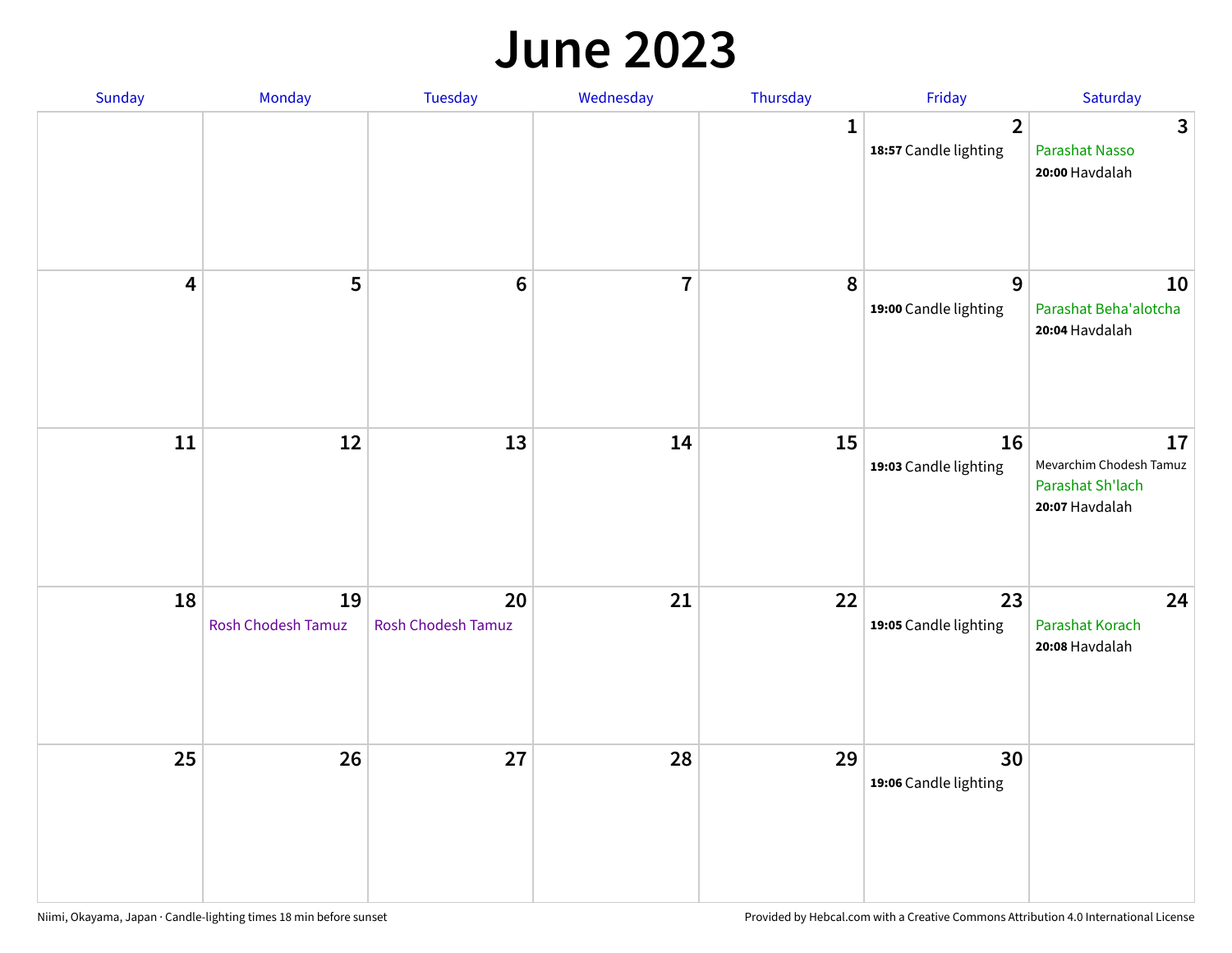# **July 2023**

| Sunday                  | Monday       | <b>Tuesday</b>          | Wednesday                                   | Thursday                                                                      | Friday                                  | Saturday                                                              |
|-------------------------|--------------|-------------------------|---------------------------------------------|-------------------------------------------------------------------------------|-----------------------------------------|-----------------------------------------------------------------------|
|                         |              |                         |                                             |                                                                               |                                         | $\mathbf 1$<br>Parashat Chukat-Balak<br>20:09 Havdalah                |
| $\overline{\mathbf{2}}$ | $\mathbf{3}$ | $\overline{\mathbf{4}}$ | 5                                           | $6\phantom{1}6$<br>03:26 Fast begins<br><b>Tzom Tammuz</b><br>19:59 Fast ends | $\overline{7}$<br>19:05 Candle lighting | 8<br><b>Parashat Pinchas</b><br>20:07 Havdalah                        |
| 9                       | 10           | 11                      | 12                                          | 13                                                                            | 14<br>19:03 Candle lighting             | 15<br>Mevarchim Chodesh Av<br>Parashat Matot-Masei<br>20:04 Havdalah  |
| 16                      | 17           | 18                      | 19<br>Rosh Chodesh Av                       | 20                                                                            | 21<br>18:59 Candle lighting             | 22<br><b>Shabbat Chazon</b><br>Parashat Devarim<br>20:00 Havdalah     |
| 23                      | 24           | 25                      | 26<br>19:14 Fast begins<br>Erev Tish'a B'Av | 27<br>Tish'a B'Av<br>19:48 Fast ends                                          | 28<br>18:54 Candle lighting             | 29<br><b>Shabbat Nachamu</b><br>Parashat Vaetchanan<br>19:54 Havdalah |
| 30                      | 31           |                         |                                             |                                                                               |                                         |                                                                       |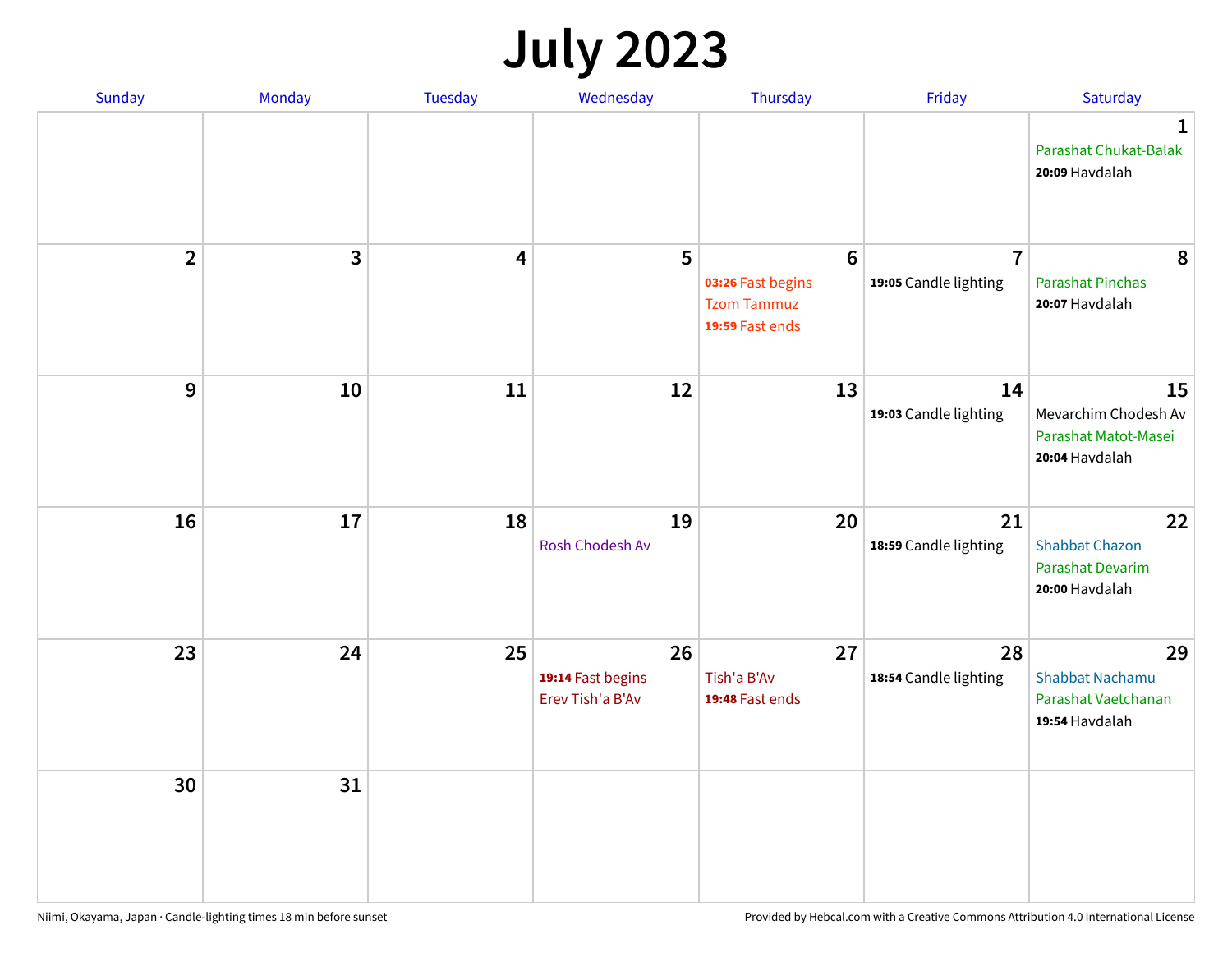# **August 2023**

| Sunday | Monday                  | Tuesday      | Wednesday               | Thursday                | Friday                                                                     | Saturday                                                         |
|--------|-------------------------|--------------|-------------------------|-------------------------|----------------------------------------------------------------------------|------------------------------------------------------------------|
|        |                         | $\mathbf{1}$ | $\mathbf{2}$<br>Tu B'Av | 3                       | $\overline{\mathbf{4}}$<br>18:48 Candle lighting                           | 5<br><b>Parashat Eikev</b><br>19:47 Havdalah                     |
| $6\,$  | $\overline{\mathbf{I}}$ | 8            | 9                       | 10                      | 11<br>18:41 Candle lighting                                                | 12<br>Mevarchim Chodesh Elul<br>Parashat Re'eh<br>19:39 Havdalah |
| 13     | 14                      | 15           | 16                      | 17<br>Rosh Chodesh Elul | 18<br>Rosh Hashana LaBehemot<br>Rosh Chodesh Elul<br>18:33 Candle lighting | 19<br><b>Parashat Shoftim</b><br>19:30 Havdalah                  |
| 20     | 21                      | 22           | 23                      | 24                      | 25<br>18:25 Candle lighting                                                | 26<br>Parashat Ki Teitzei<br>19:21 Havdalah                      |
| 27     | 28                      | 29           | 30                      | 31                      |                                                                            |                                                                  |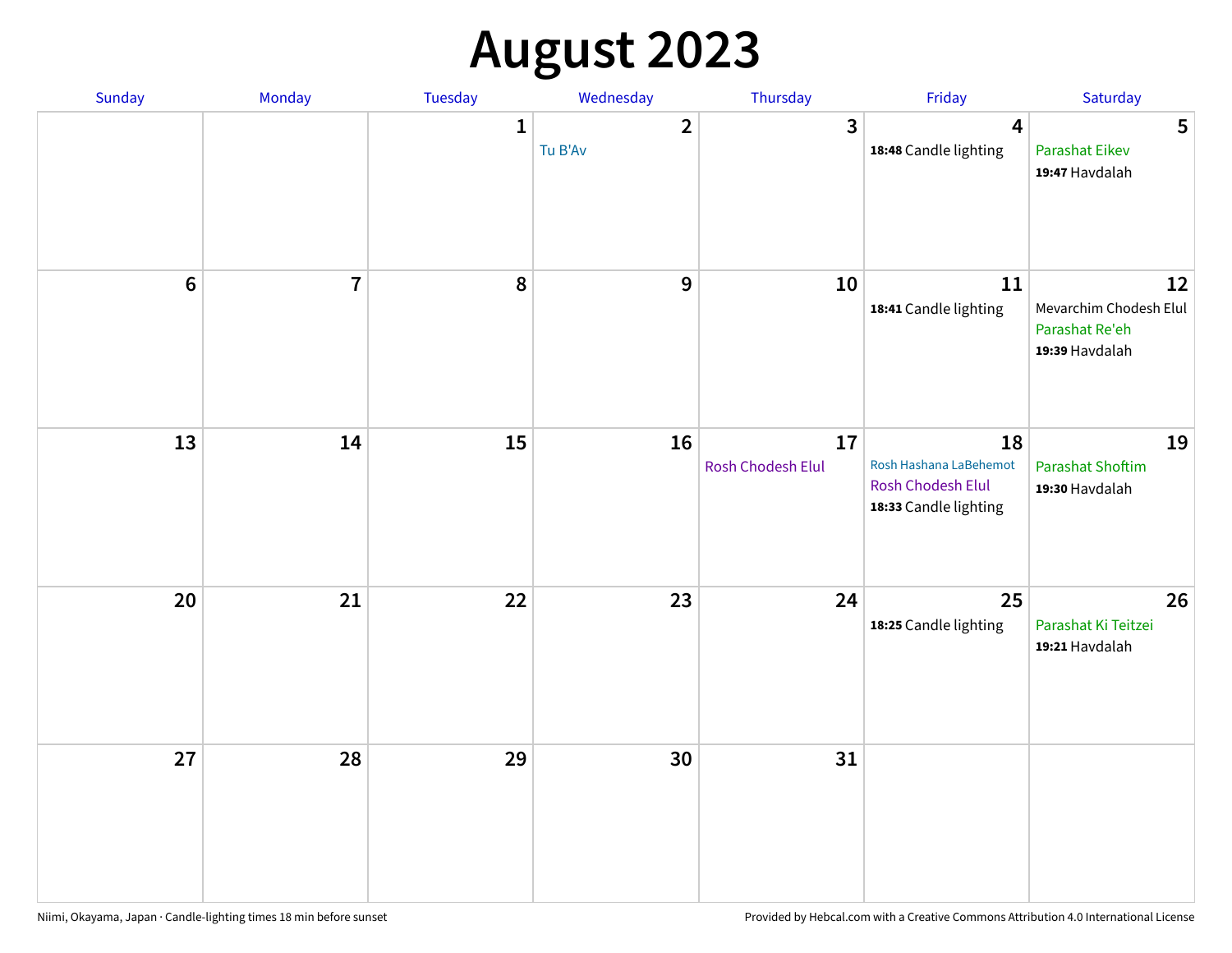# **September 2023**

| Sunday                                                | Monday                                                             | Tuesday | Wednesday       | Thursday       | Friday                                            | Saturday                                                            |
|-------------------------------------------------------|--------------------------------------------------------------------|---------|-----------------|----------------|---------------------------------------------------|---------------------------------------------------------------------|
|                                                       |                                                                    |         |                 |                | 1<br>18:15 Candle lighting                        | $\overline{2}$<br>Parashat Ki Tavo<br>19:11 Havdalah                |
| 3                                                     | $\overline{\mathbf{4}}$                                            | 5       | $6\phantom{1}6$ | $\overline{7}$ | 8<br>18:06 Candle lighting                        | 9<br>Leil Selichot<br>Parashat Nitzavim-Vayeilech<br>19:01 Havdalah |
| 10                                                    | 11                                                                 | 12      | 13              | 14             | 15<br>Erev Rosh Hashana<br>17:56 Candle lighting  | 16<br>Rosh Hashana 5784<br>18:50 Candle lighting                    |
| 17<br><b>Rosh Hashana II</b><br>18:49 Havdalah        | 18<br>04:36 Fast begins<br><b>Tzom Gedaliah</b><br>18:40 Fast ends | 19      | 20              | 21             | 22<br>17:46 Candle lighting                       | 23<br><b>Shabbat Shuva</b><br>Parashat Ha'Azinu<br>18:40 Havdalah   |
| 24<br><b>Erev Yom Kippur</b><br>17:43 Candle lighting | 25<br><b>Yom Kippur</b><br>18:37 Havdalah                          | 26      | 27              | 28             | 29<br><b>Erev Sukkot</b><br>17:36 Candle lighting | 30<br>Sukkot I<br>18:30 Candle lighting                             |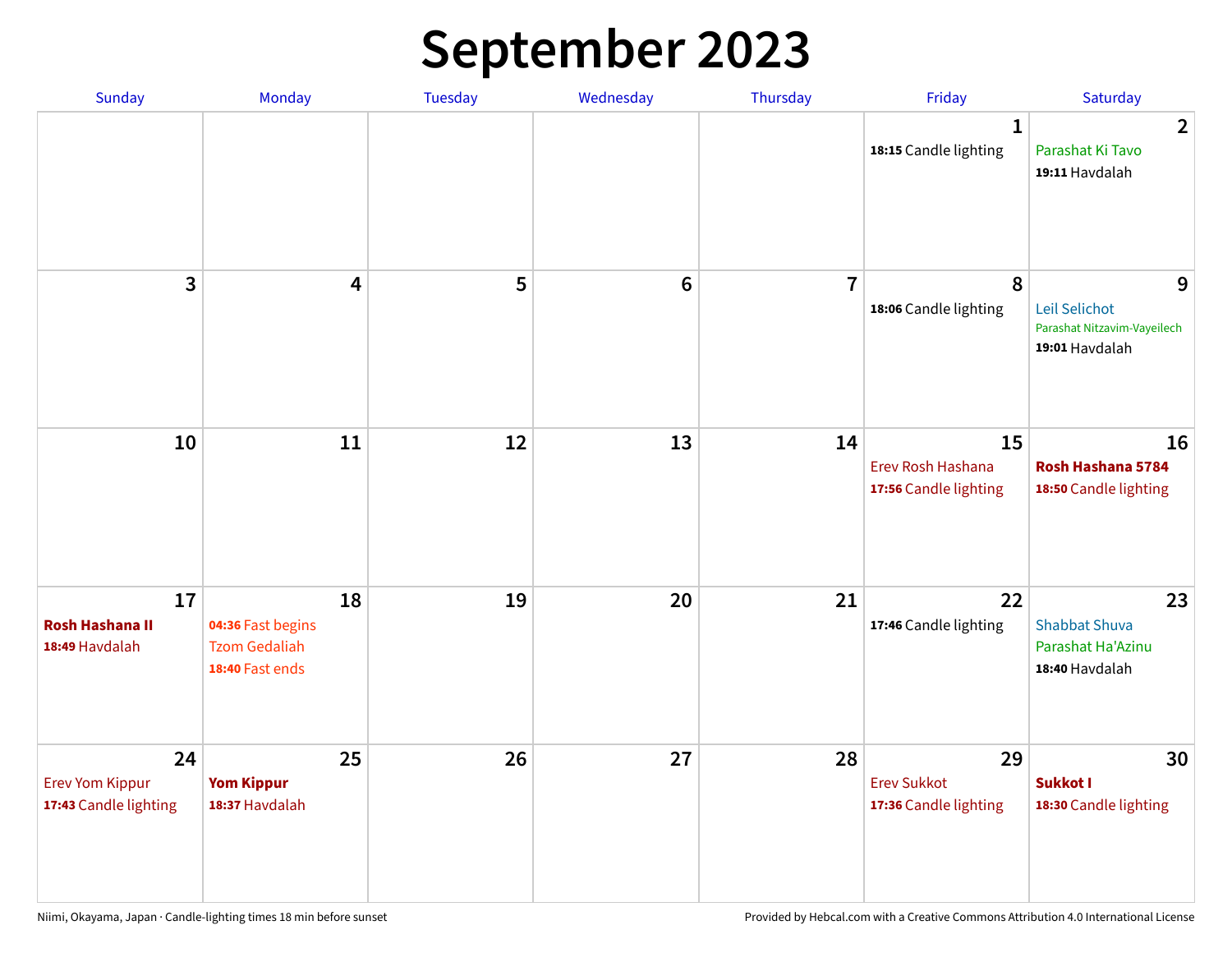## **October 2023**

| Sunday                                             | <b>Monday</b>                       | <b>Tuesday</b>        | Wednesday            | Thursday              | Friday                                                               | Saturday                                                                       |
|----------------------------------------------------|-------------------------------------|-----------------------|----------------------|-----------------------|----------------------------------------------------------------------|--------------------------------------------------------------------------------|
| $\mathbf{1}$<br><b>Sukkot II</b><br>18:29 Havdalah | $\overline{2}$<br>Sukkot III (CH"M) | 3<br>Sukkot IV (CH"M) | 4<br>Sukkot V (CH"M) | 5<br>Sukkot VI (CH"M) | $6\phantom{1}$<br>Sukkot VII (Hoshana Raba)<br>17:26 Candle lighting | 7<br><b>Shmini Atzeret</b><br>18:20 Candle lighting                            |
| 8<br><b>Simchat Torah</b><br>18:19 Havdalah        | $\boldsymbol{9}$                    | 10                    | 11                   | 12                    | 13<br>17:16 Candle lighting                                          | 14<br>Mevarchim Chodesh Cheshvan<br><b>Parashat Bereshit</b><br>18:11 Havdalah |
| 15<br>Rosh Chodesh Cheshvan                        | 16<br>Rosh Chodesh Cheshvan         | 17                    | 18                   | 19                    | 20<br>17:07 Candle lighting                                          | 21<br>Parashat Noach<br>18:03 Havdalah                                         |
| 22<br>Yom HaAliyah School Observance               | 23                                  | 24                    | 25                   | 26                    | 27<br>16:59 Candle lighting                                          | 28<br>Parashat Lech-Lecha<br>17:55 Havdalah                                    |
| 29                                                 | 30                                  | 31                    |                      |                       |                                                                      |                                                                                |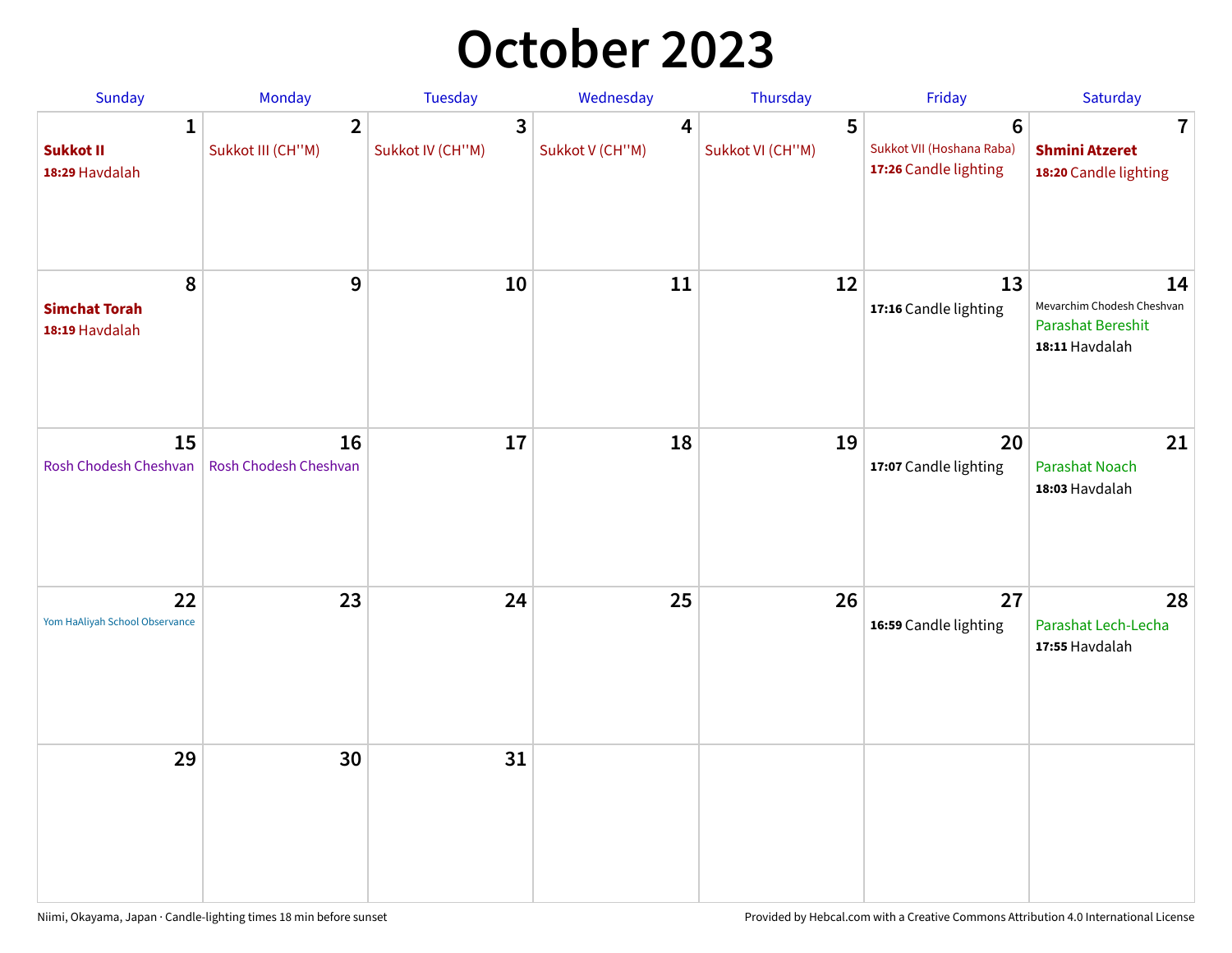#### **November 2023**

| Sunday | Monday     | Tuesday                   | Wednesday | Thursday       | Friday                                           | Saturday                                                                 |
|--------|------------|---------------------------|-----------|----------------|--------------------------------------------------|--------------------------------------------------------------------------|
|        |            |                           | 1         | $\overline{2}$ | $\overline{\mathbf{3}}$<br>16:52 Candle lighting | 4<br>Parashat Vayera<br>17:49 Havdalah                                   |
| 5      | $\bf 6$    | $\overline{7}$            | 8         | $\mathbf{9}$   | 10<br>16:46 Candle lighting                      | 11<br>Mevarchim Chodesh Kislev<br>Parashat Chayei Sara<br>17:43 Havdalah |
| 12     | 13<br>Sigd | 14<br>Rosh Chodesh Kislev | 15        | 16             | 17<br>16:41 Candle lighting                      | 18<br><b>Parashat Toldot</b><br>17:39 Havdalah                           |
| 19     | 20         | 21                        | 22        | 23             | 24<br>16:38 Candle lighting                      | 25<br>Parashat Vayetzei<br>17:37 Havdalah                                |
| 26     | 27         | 28                        | 29        | 30             |                                                  |                                                                          |